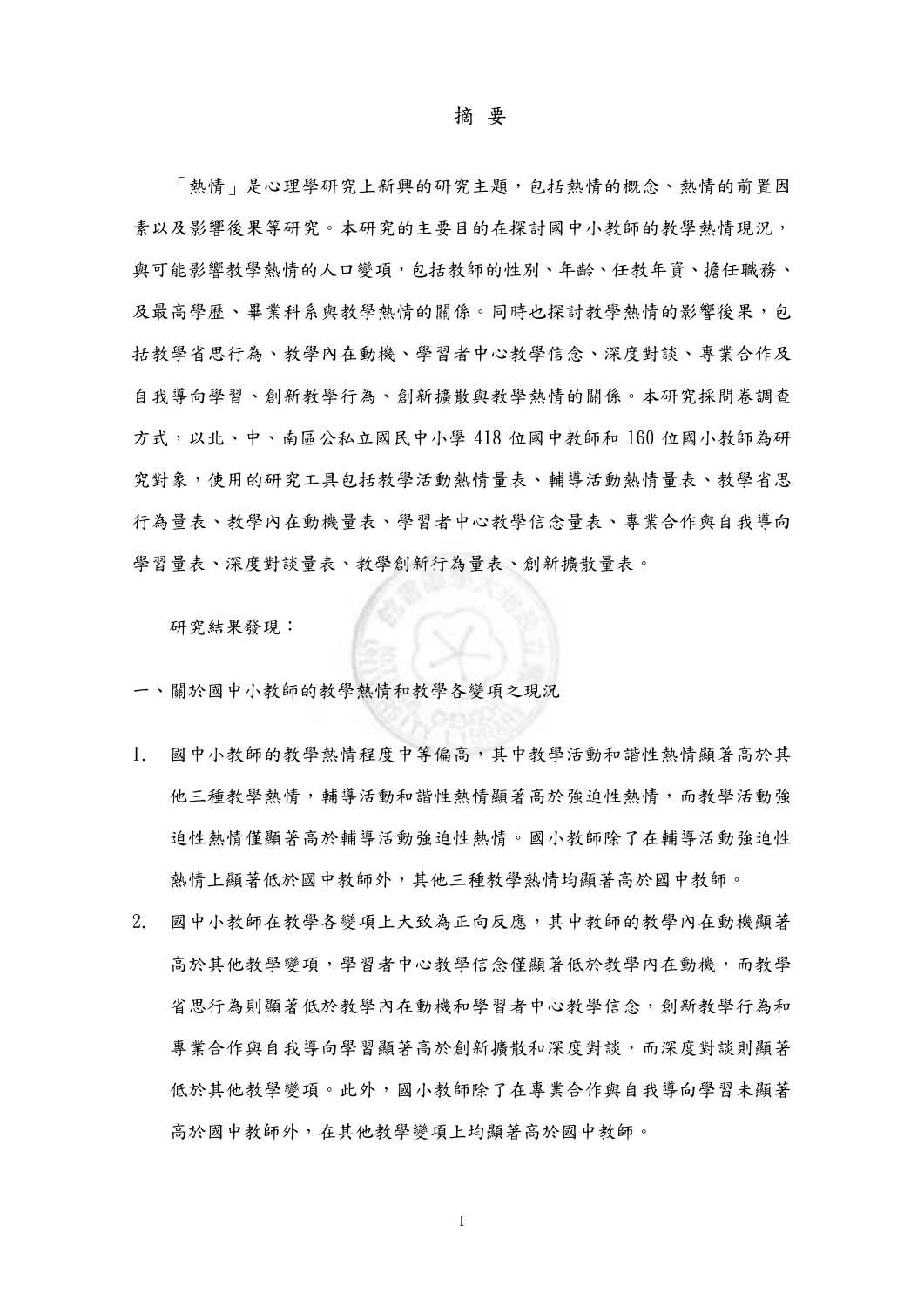二、關於人口變項在教學熱情上的差異情形

- 1. 不同任教年資、最高學歷以及男女國中小教師,在教學熱情上並無顯著差異。
- 2. 不同年齡、擔任職務、畢業科系、任教科目和輔導經歷的國中小教師,在四 種教學熱情上均有顯著差異。
- 三、關於教學熱情與教學各變項之關係
- 1. 分別或整體探討國中小教師的教學熱情與教學各變項之關係,教學熱情越 高,其教學省思行為、教學內在動機、以及學習者中心教學信念、深度對談、 專業合作自我導向學習、創新教學行為和創新擴散則越高。
- 2. 從預測角度來看,在多元迴歸模式中以教學活動和諧性和強迫性熱情對國中 小教師的教學內在動機、創新教學行為最有正向預測力;以教學活動和諧性 熱情對教學省思行為、學習者中心教學信念、深度對談最具正向的預測力; 以輔導活動和諧性和強迫性熱情對專業合作及自我導向學習具有最佳的正向 預測力;而以輔導活動強迫性熱情對創新擴散具有最佳的正向預測力。
- 四、關於人口變項、教學熱情與教學各變項之關係
- 1. 無論在教學活動或輔導活動方面,有越多和諧性熱情的國中小教師,會有較 多的教學省思行為、教學內在動機、學習者中心教學信念出現。
- 2. 無論在教學活動或輔導活動方面,有越多強迫性熱情的教師,會有較多的創 新教學行為、創新擴散出現,也會傾向專業合作及自我導向學習。
- 3. 國中教師、21-30 歲教師、以及輔導室教師較傾向專業合作及自我導向學習和 深度對談。
- 4. 最高學歷為研究所、畢業科系為大學教育科系、師範教育科系、師範非教育 相關科系的教師,較傾向專業合作及自我導向學習。

最後,本研究根據研究結果對實務與未來研究提出建議。

關鍵字:教學活動熱情、輔導活動熱情、教學省思行為、創新教學行為。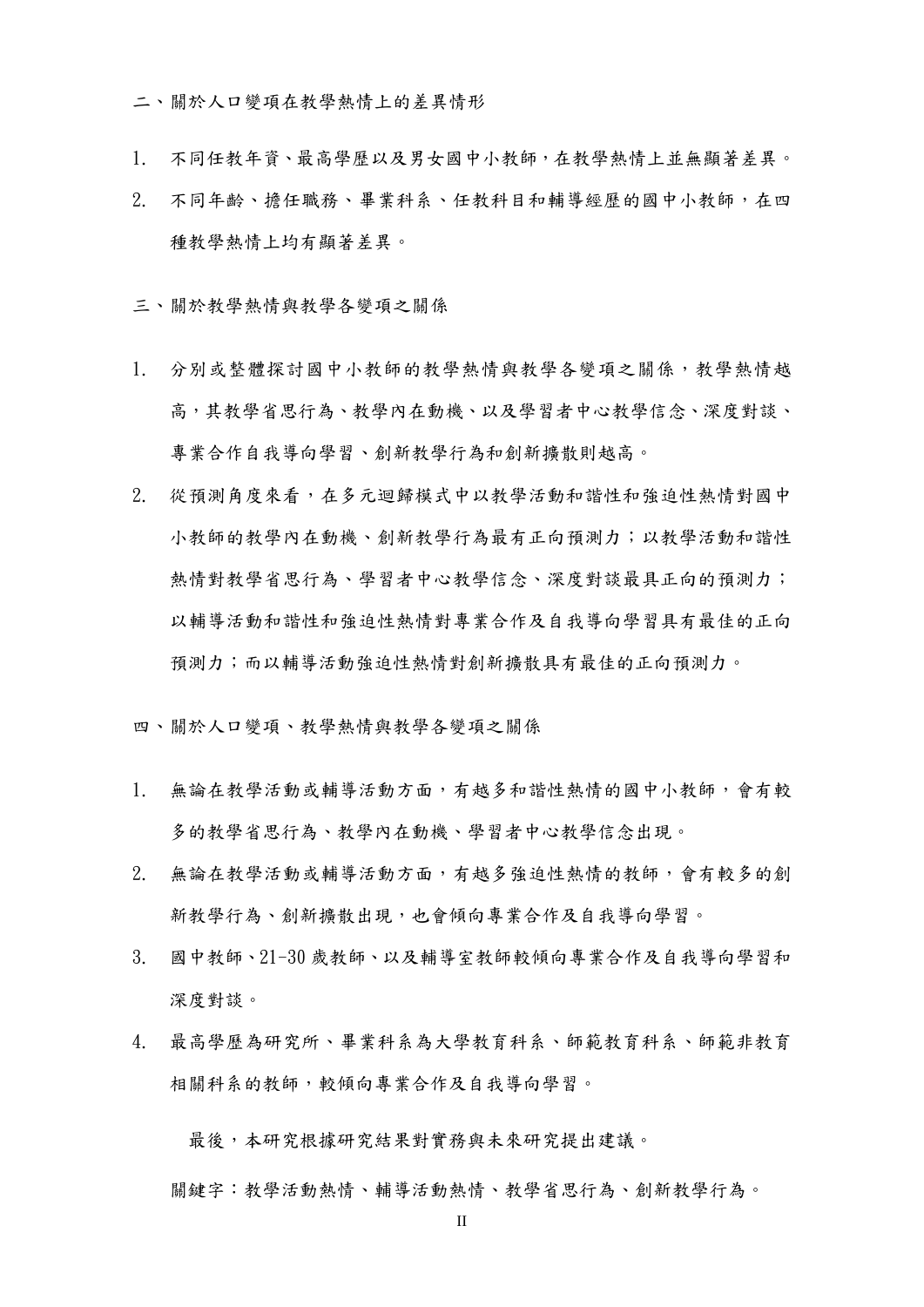## Abstract

"Passion" is a new research subject in the field of psychology, which contains its concepts, causes and effects. This study is mainly to investigate the current situation of teachers' passion for the education of elementary and junior high school, and possible contributors that affect teachers' passion, such as educators' sex, age, seniority, position, and educational background. This research also discusses the outcomes of teaching passion, including reflection on teaching, intrinsic motivation of teaching, learner-centered teaching beliefs, dialogue, professional cooperation and self-directed learning, creative teaching behavior, diffusion of innovations related to passion toward teaching. This study is constructed out of questionnaire survey, which consists of nine instruments: Passion toward Teaching Activity Scale, Passion toward Guidance Activity Scale, Reflection on Teaching Scale, Intrinsic Motivation of Teaching Scale, Learner-centered Teaching Beliefs Scale, Dialogue, Professional Cooperation and Self-directed Learning Scale, Creative Teaching Behavior Scale and Diffusion of Innovations Scale. Teachers in 160 elementary and 418 junior high schools are the targets.

The main findings in this study are as follows:

- 1. The extent of teachers' passion in elementary and junior high school is higher. Within the result, harmonious passion toward teaching activity is considerably higher than other three teaching passions; harmonious passion toward guidance activity than obsessive passion toward teaching activity. However, obsessive passion toward teaching activity is considerably higher than obsessive passion toward guidance activity. Instead of obsessive passion toward teaching activity, teachers in elementary school get higher figures in other three teaching passions than teachers in junior high did.
- 2. The responses of elementary school and junior high school teachers' teaching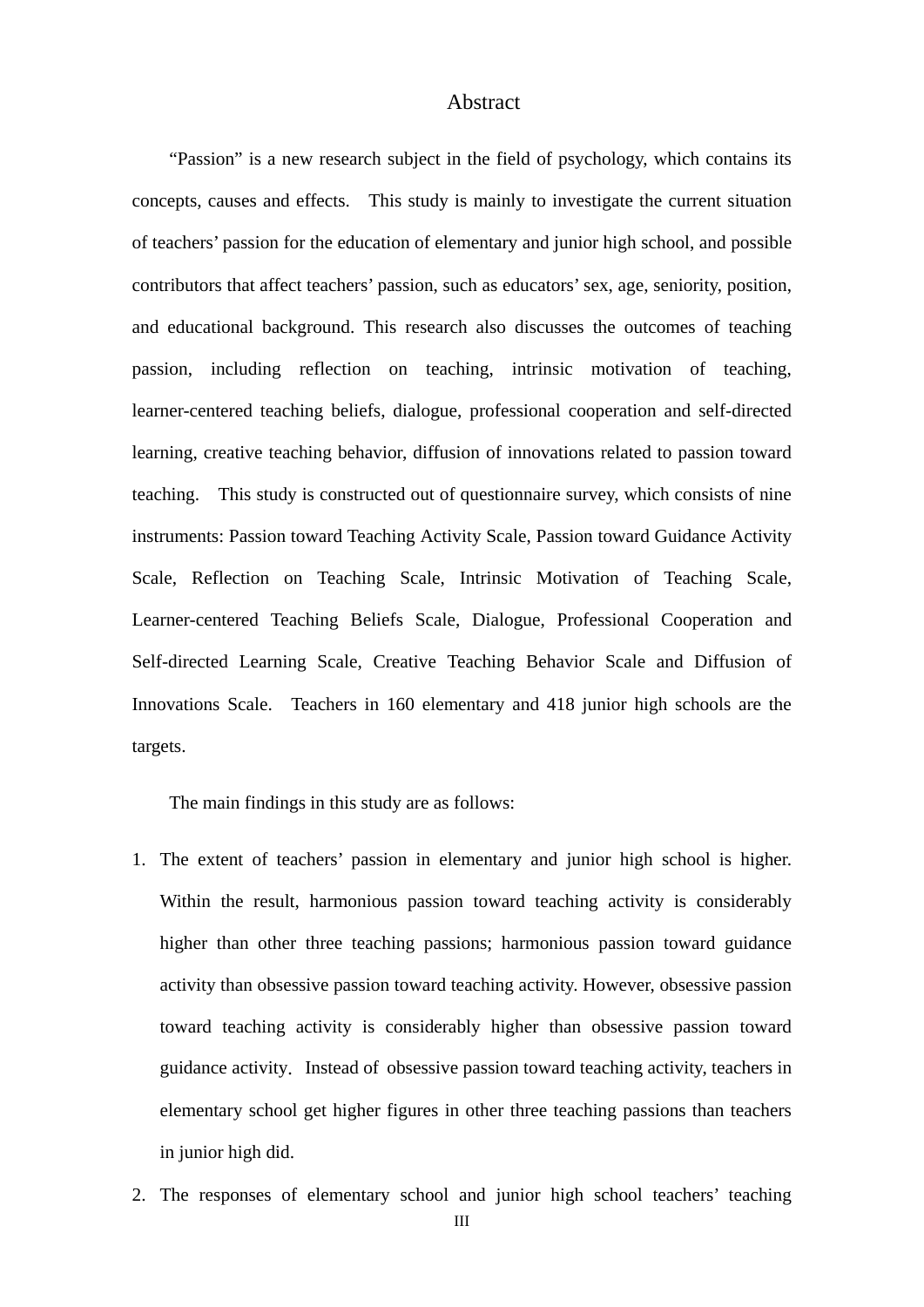varieties mostly are positive. Teaching varieties from high to low figures include intrinsic motivation of teaching, learner-centered teaching beliefs, reflection on teaching, creative teaching behavior, professional cooperation and self-directed learning, diffusion of innovations and dialogue.

- 3. Teachers' sex, seniority, and educational background make no difference in their passion for education.
- 4. Teachers' age, function, graduated department, teaching subject and guidance experience considerably affect their passion for education.
- 5. Teaching varieties correlate positively to teachers' passion.
- 6. Harmonious passion toward teaching activity can predict reflection on teaching, learner-centered teaching beliefs and dialogue; harmonious and obsessive passion toward teaching activity can predict intrinsic motivation of teaching and creative teaching behavior; harmonious and obsessive passion toward guidance activity can predict professional cooperation and self-directed learning. Finally, obsessive passion toward guidance activity can predict diffusion of innovations.
- 7. Harmonious passion toward teaching activity and guidance activity correlate positively to reflection on teaching, intrinsic motivation of teaching and learner-centered teaching beliefs.
- 8. Obsessive passion toward teaching activity and guidance activity correlate positively to creative teaching behavior, diffusion of innovations and professional cooperation and self-directed learning.
- 9. Junior high school, 21 to 30-year-old and guidance teachers correlate positively to professional cooperation and self-directed learning and dialogue.
- 10. Teachers who graduate from graduate schools, and whose departments are education in college, education and unrelated education in normal universities correlate positively to professional cooperation and self-directed learning.